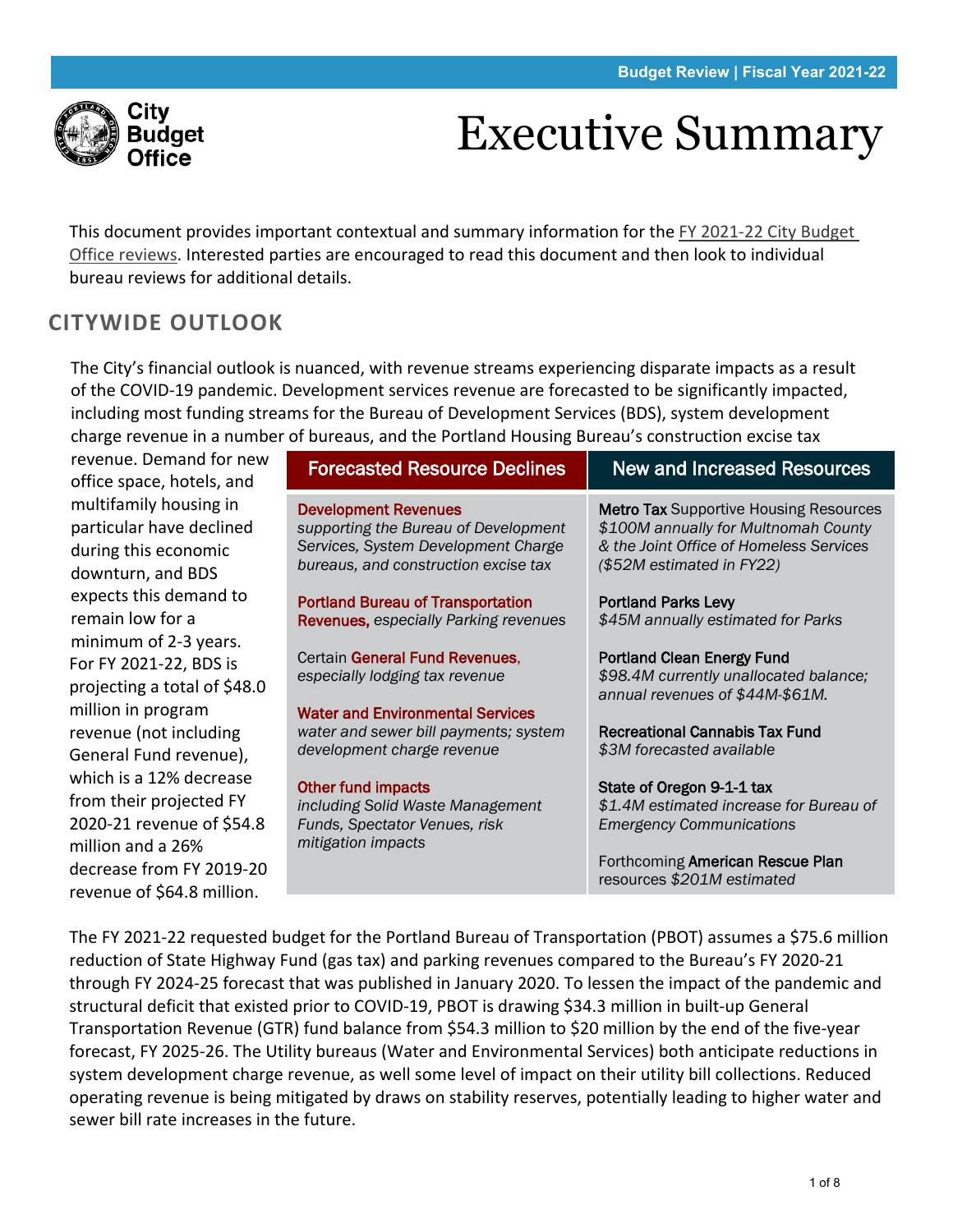A number of other revenue streams are experiencing or projected to experience a range of negative resource impacts, including significant impacts to the Spectator Venues Fund, moderate impacts to the General Fund, and smaller impacts to the Solid Waste Management Fund.

Even while a number of City revenues are in significant decline, certain City revenue streams are benefitting from new or increased resources. New and recent voter-approved tax measures are benefitting specific services: the new Metro Tax for supportive housing services is estimated to bring \$100 million annually in increased revenue for supportive housing services via Multnomah County (\$52 million is anticipated in FY 2021-22); the new Portland Parks Levy is anticipated to provide \$46 million annually in new resource to Portland Parks and Recreation; and the Portland Clean Energy Fund – after voter passage in 2018 and collections beginning in 2019 – continues to collect between \$44 million and \$61 million annually and has amassed ending balance and contingency resources of over \$98 million. The program is currently in its pilot year and plans to scale up outgoing grants to \$60 million in FY 2021-22. Additionally, our local Recreational Cannabis Tax Fund is experiencing peak revenue levels and is forecasted to have \$3 million in available resource heading into FY 2021-22, and the State's 9-1-1 tax increase is anticipated to bring an additional \$1.4 million to the Bureau of Emergency Communications.

Given the disparity in the economic health amongst the City's various revenue streams, the City Budget Office recommends that Council leverage the new and increased revenue streams to support key Council priorities and community service levels. An important part of the balancing equation will be the City's allocation decisions around anticipated federal American Rescue Plan (ARP) resources. With the projected allocation of \$201 million occurring sometime this spring, this resource will prove essential in meeting urgent City and community needs. As of the printing of this document, the terms and rules around eligible use are being finalized at the Federal level. CBO highlights in our reviews where bureau funding requests may be eligible for ARP resources under current legislation draft language.

# **GENERAL FUND FORECAST UPDATE**

In February, the General Fund forecast was updated to reflect the latest economic and revenue data. Minor changes were made to both the revenue and expense forecasts. These changes ultimately resulted in a small reduction in the General Fund deficit for FY 2021-22 – the total deficit declined from \$21 million to \$20.2 million. The final budget forecast will be completed in April with a potentially significant change to forecasted business license tax collections. Though conditions appear to be improving slightly, there remains substantial uncertainty as the hopefully waning public health crisis and subsequent economic impacts become known.

# **FY 2021-22 BUDGET GUIDANCE & REQUESTED BUDGET SUMMARY**

The Mayor released hi[s FY 2021-22 Budget Guidance](https://www.portlandoregon.gov/cbo/article/779096) on December 3, 2020. The guidance acknowledged that budget reductions were likely required to meet projected revenue shortfalls in the General Fund and elsewhere but requested that bureaus prioritize and leverage available resources to continue supporting vulnerable Portlanders. The guidance called for 5% General Fund 'constraint' or reduction packages from all General Fund bureaus, exempting the Joint Office of Homeless Services and bureaus and offices with fewer than 30 FTE.

As a result of 5% General Fund constraint guidance, bureaus' [FY 2021-22 Requested Budgets](https://www.portlandoregon.gov/cbo/81371) included a total of \$24.4 million in ongoing reductions submitted by 16 bureaus. On aggregate, bureaus requested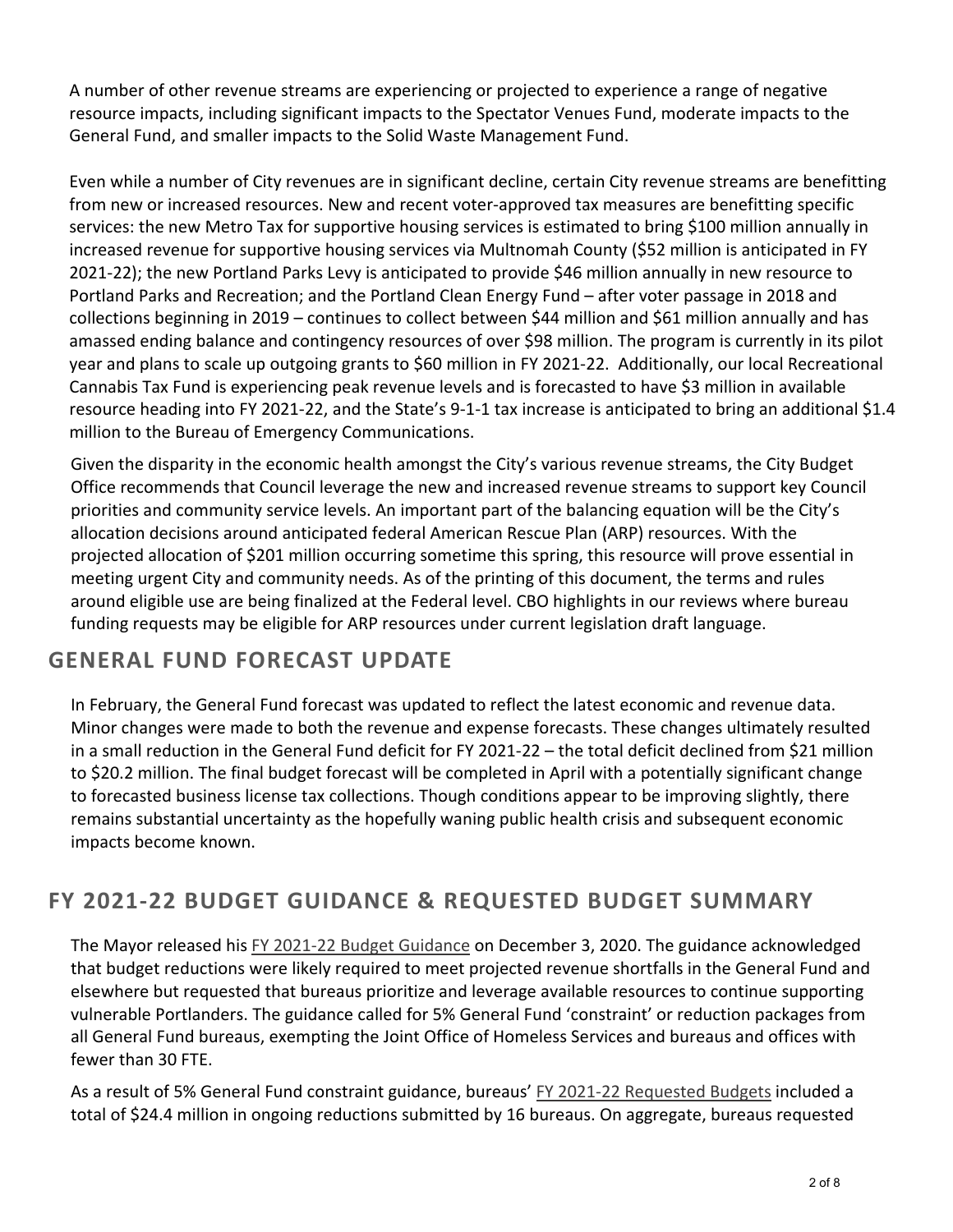\$12.1 million be added back to continue services offered as part of the constraint. In addition, bureaus requested \$10.1 million in ongoing General Fund and \$19.9 million in one-time General Fund for new or enhanced services. The following chart provides a break-out by service area for the net General Fund



**FY 2021-22 General Fund Discretionary Reductions and Adds as Proposed in Bureau Requested Budgets**

#### requests submitted by bureaus.

The City Budget Office has evaluated each bureau reduction and add request; details are provided in individual bureau reviews.

## **CBO GENERAL FUND RECOMMENDATIONS**

In the attached analyses, CBO provides a review of bureau base budgets and all bureau requests for resources. In issuing recommendations, CBO considered criteria such as: proposal impact on the City's financial sustainability; available data and evidence supporting the proposal's impact; completeness of the proposal; alignment with adopted Council goals and/or Mayoral and Council stated priority areas: support economic recovery, develop a new model for community safety, and address houselessness; and the ability of other funding sources to support the effort. CBO also assessed each request for resources against the guidelines outlined in the COVID-19 equity toolkit, the results of which affected recommendations.

### **General Fund Reductions**

In order to balance to the forecasted deficit and fund high-priority adds, CBO recommends a total of \$28.3 million in reductions and solutions. CBO recommends Council take \$16.6 million – or approximately 68% - of the proposed reductions to bureau budgets (net of ongoing addbacks). Over half of this reduction comes from the Portland Police Bureau, with an \$8.5 million reduction in ongoing General Fund. CBO recommends drawing upon the recently established General Fund stability reserve and capturing excess tax software system contingency resources to provide \$7.7 million in one-time General Fund resource. CBO also assumes wage freezes for employees with open contracts and non-represented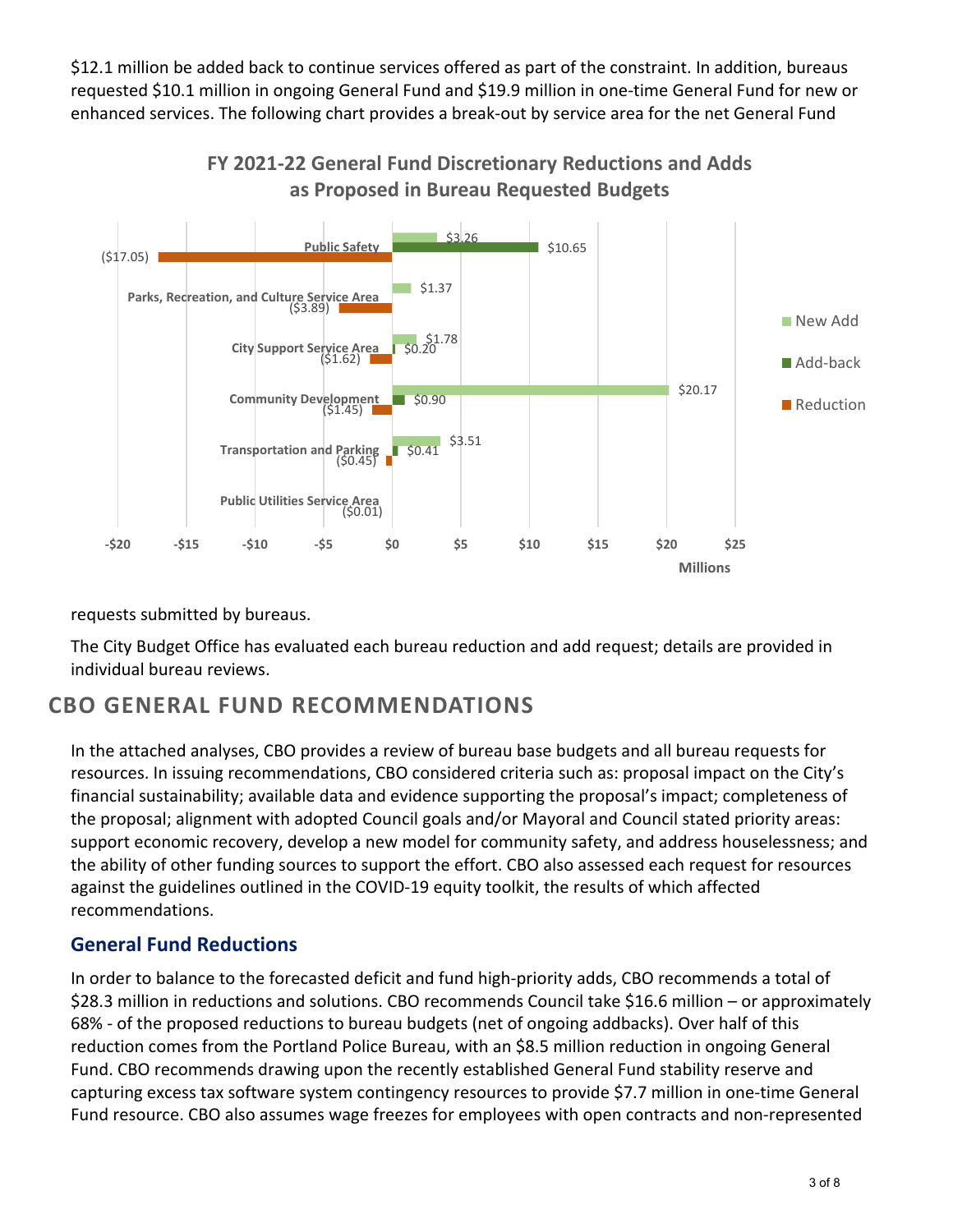employees, the savings from which are contingent upon good faith bargaining but could yield an estimated \$3.2 million. Finally, realignments in City resources and funds, including a realignment in the Procurement division, is providing another \$0.8 million.



### CBO Balancing: General Fund Reductions

\$(9,000,000) \$(7,000,000) \$(5,000,000) \$(3,000,000) \$(1,000,000)

CBO has evaluated all proposed reductions for viability. Bureaus made significant efforts to minimize service impacts and preserve equity in proposing reductions; however, some service reductions will occur as a result of these cuts. With these reductions, a large portion of the Police Bureau's existing vacancies, both sworn and professional staff, will no longer be funded and the recently announced reductions to dedicated resource units (i.e. Traffic, Narcotics & Organized Crime) will likely be in place for the foreseeable future. In addition, a number of administrative and support positions will be eliminated across bureaus – including at least 4 filled positions. Declines in Bureau of Development Services revenues are anticipated to lead to 26 additional layoffs without the addition of at least \$6.7 million in one-time outside revenue. New revenue streams supporting the 9-1-1 call taking system and Portland Parks and Recreation are mitigating service level impacts of General Fund reductions to those bureaus. Specific information on reduction impacts are included in each bureaus' review.

As part of the balancing plan, the City Budget Office is assuming wage freezes for open labor contracts that is contingent on good faith bargaining with DCTU and PPA members, and for non-represented employees. These employees are supported by different funding streams across the City, many of which are experiencing significant shortfalls and proposing eliminating notable numbers of vacant and/or filled positions as a result. For example, the Portland Bureau of Transportation's Requested FY 2021-22 Budget includes the elimination of 55.57 vacant positions due to revenue shortfalls primarily associated with declining shortfalls in gas tax and parking fees. The Bureau of Development Services has projected the likelihood of reducing 26.0 FTE without additional resources to bridge their operation through the economic downturn. The cost savings from these measures is subject to bargaining agreement.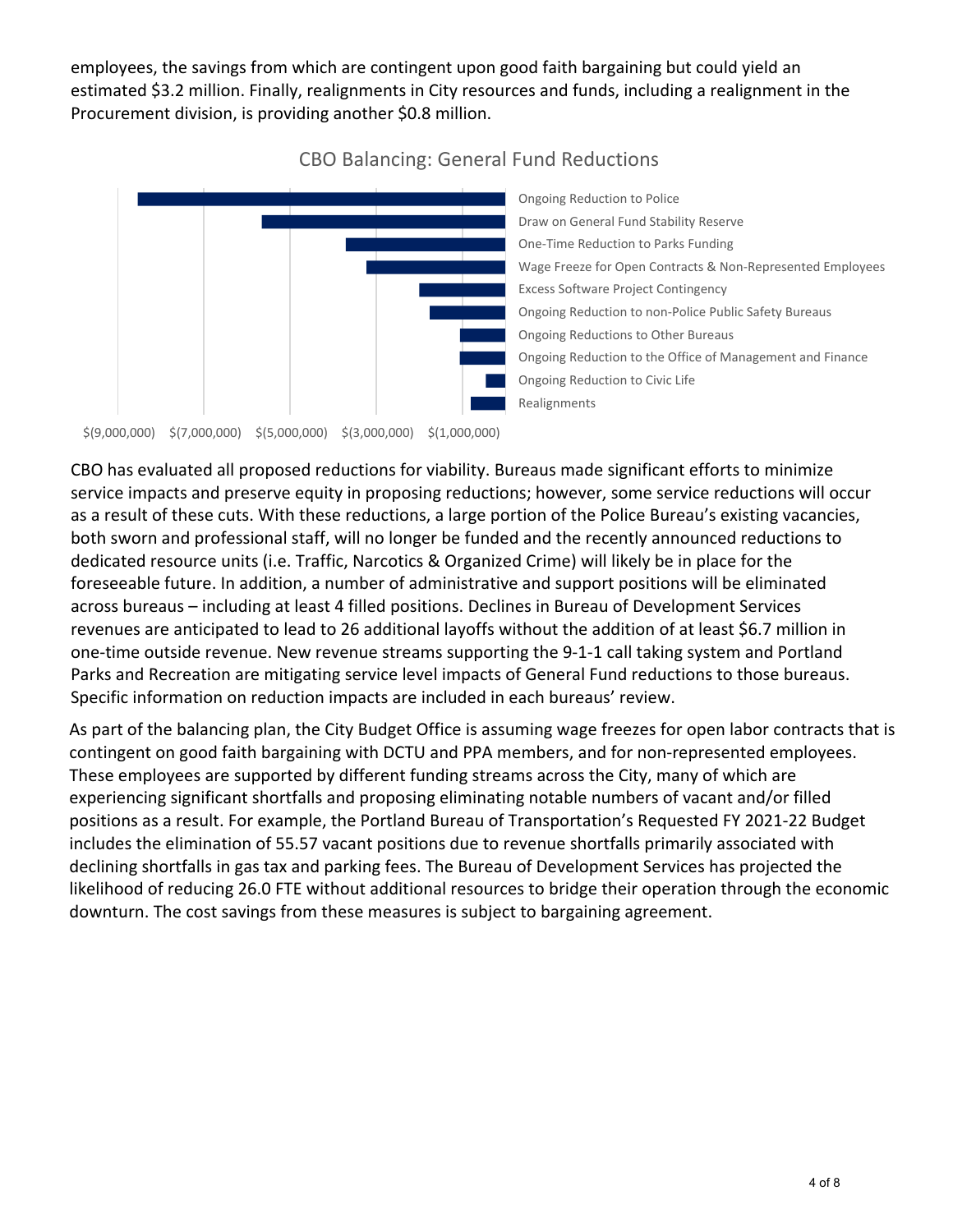### **General Fund Adds**

CBO recommends allocating a total of \$8.1 million in General Fund resource for requested high-priority needs. CBO recommends providing the Portland Police Bureau with \$4.4 million of their ongoing reduction back on a one-time basis. These one-time resources are intended to accelerate officer hiring in the near-term to stabilize patrol capacity over the next 24 months. The intent of this recommendation is to solve a timing issue with officer hiring; it will not increase the number of officers in the Police Bureau over time. Following FY 2022-23, CBO recommends that the majority of this ongoing resource be allocated to supporting the new Community Police Oversight Board. CBO also recommends the Police Bureau retain about \$1.5 million in ongoing resources from its \$10.1 million constraint package to fund an expansion of the Public Safety Support Specialist (PS3) program, restore funding for three use-of-force and compliance analysts, and restore funding for three records specialist positions.<sup>[1](#page-4-0)</sup> It is anticipated that additional information from the Portland Street Response pilot and additional policy direction around the City's community safety response system will be available to inform decision-making in the coming months.





CBO recommends allocating \$948,404 as a one-time subsidy for the Bureau of Development Services' Neighborhood Inspection Program; \$725,000 to enhance the Homeless and Urban Camping Impact Reduction program and \$530,240 for graffiti abatement; \$410,842 total for a handful of equity driven requests, including an Office of Management and Finance equity manager, funding to support pay equity tools and practices, and funding to support community connections in budgeting; \$401,429 for City financial requirements and liabilities including Line of Credit debt service and Columbia River Levee and PEN1 drainage district costs; and \$200,641 to fund continued Charter Commission work. Details on these requests and recommendations can be found in bureau reviews.

#### **Federal American Rescue Plan Resources**

Given revenue shortfalls across City funds, the pending federal American Rescue Plan (ARP) can play a significant role in helping stabilize both community needs and critical City services. Under the terms of the current legislative draft, over \$27 million in currently proposed City requests could be supported by federal stimulus resources. In addition to supporting requests to meet community and business needs, Council may consider providing up to \$9.3 million to stabilize permitting and review processes and prevent layoffs at the Bureau of Development Services and up to \$8.3 million in one-time support for the

<span id="page-4-0"></span><sup>&</sup>lt;sup>1</sup> The recommendation for PPB to retain \$1.5M in ongoing resource in shown in the 'reduction' chart; the ongoing add offsets the original \$10.1 million constraint for a total ongoing reduction of \$8.5 million.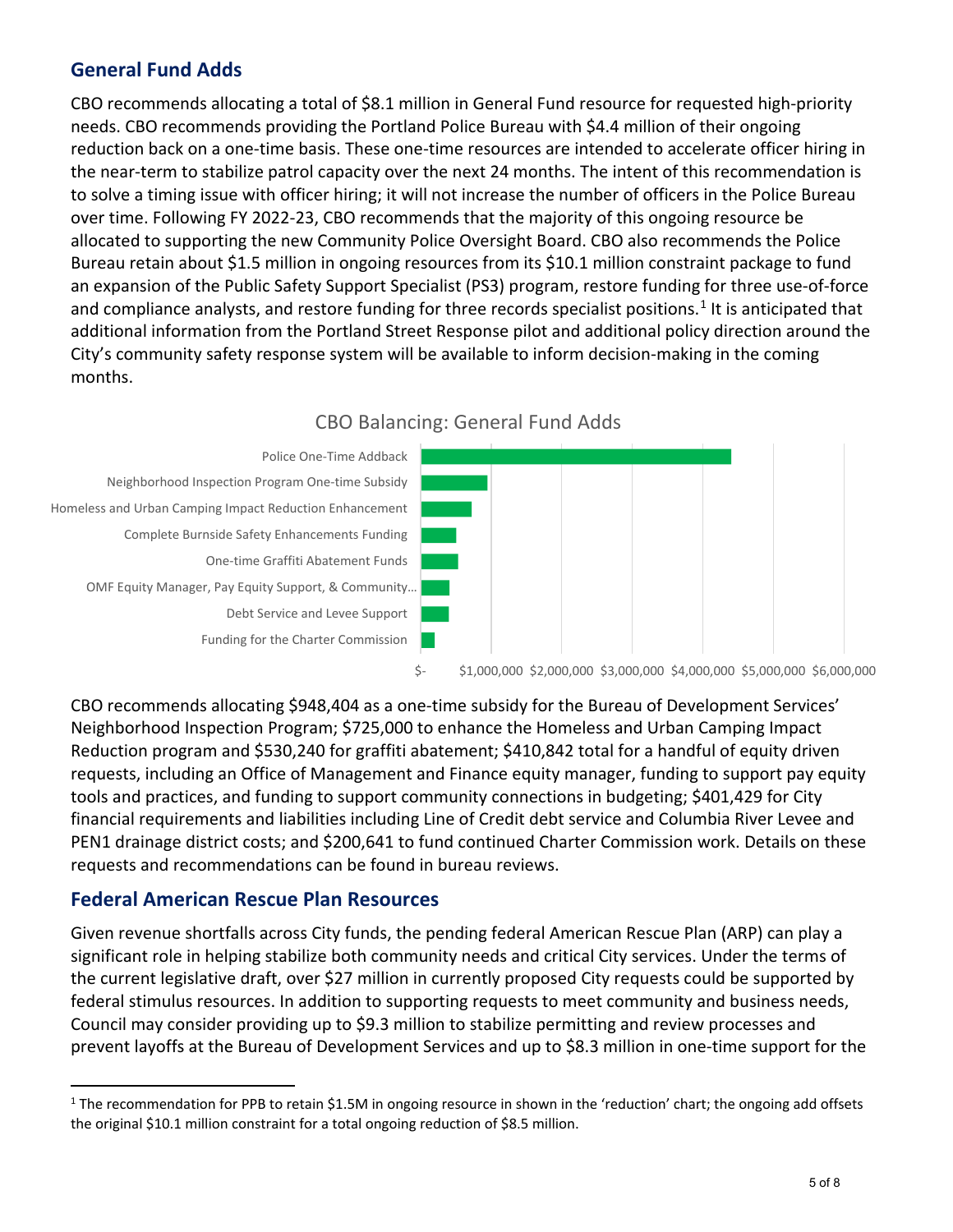Joint Office of Homeless Services. A list of potentially eligible ARP allocations as requested is provided at the end of this executive summary.

## **Capital Set Aside**

Per Financial Policy, 50% of all available one-time General Fund resources should go towards funding urgent major maintenance needs related to the City's parks, transportation, or emergency preparedness asset portfolio. In the FY 2020-21 Fall BMP, \$4.2 million in one-time excess balance from the prior year was deposited into the Capital Set-Aside account for allocation as part of the FY 2021-22 budget development process.

Last year, Capital Set Aside requests were required to produce a business case analysis quantifying the costs and benefits of the proposal. Each analysis produced a benefit-cost ratio and additional information to communicate and demonstrate the benefits of the proposal. The result is a much more nuanced and comprehensive evaluation of eligible projects than with the previous evaluation process. When the pandemic occurred mid-budget development last year, Capital Set Aside funding was reallocated on a one-time basis to mitigate the immediate financial impacts of the crisis. Council approved a budget note committing this reallocation would be a one-time act.

This year, bureaus re-submitted for consideration unfunded Capital Set Aside requests submitted last year which remain high priorities. These include:

- West Burnside signal upgrades (\$2.0 million)
- NE Cornfoot Road Paving project (\$2.0 million)
- Americans with Disability Act (ADA) compliant corners (\$1.6M)
- SE Foster signals and lighting upgrades (\$1.0 million)
- Fire Station roof replacement (\$150,000)
- Fire LED lighting upgrades (\$100,000)
- Fire training center pavement replacement (\$580,000)
- Energy Performance Contract at East Portland Community Center (\$2.75 million)
- Water Bureau ADA Transition Plan (\$1,776,334)

The City Budget Office is recommending fully funding the requests for ADA-compliant corners<sup>[2](#page-5-0)</sup>, SE Foster signals and lighting upgrades (102:1 cost-benefit ratio), and the west Burnside signal upgrades (16:1 cost-benefit ratio). These requests have amongst the highest cost-benefit ratio of the submitted projects and focus on serving vulnerable populations with life-safety implications. Fully funding these requests requires allocation of an additional \$505,700 in one-time General Fund resource, which CBO recommends.

The City has a substantial and growing major maintenance funding gap and several bureaus would benefit from additional resources for urgent needs. CBO recommends both the Council and individual bureaus continue prioritizing internal one-time resources for these critical needs wherever possible. Two of these requests: the energy performance contract at East Portland Community Center and the Fire LED lighting upgrades – have notable cost saving and climate action implications - CBO recommends the bureaus prioritize funding within new and available resources to pursue these projects.

### **Planning for Future Liabilities**

Balanced CBO recommendations include the allocation of ongoing resources for future known and

<span id="page-5-0"></span><sup>&</sup>lt;sup>2</sup> A business case analysis was not completed for this project as it is a mandated activity that supports PBOT's settlement with the Civil Rights Education and Enforcement Center to improve citywide corners to meet current ADA standards.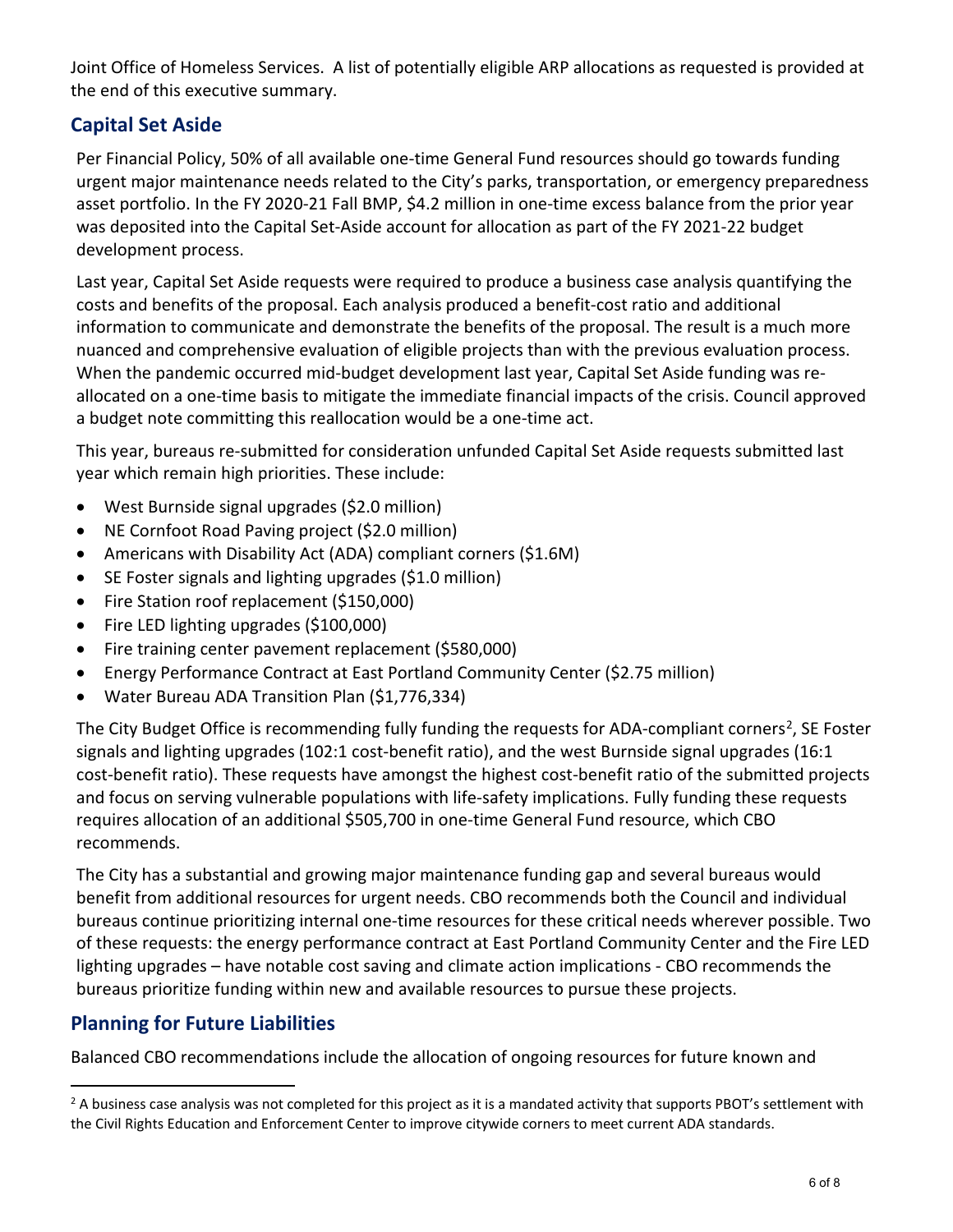unknown liabilities. CBO recommends that \$4.4 million of the ongoing reduction to the Police Bureau be provided to the bureau on a one-time basis in FY 2021-22, then \$4.0 million be diverted to fund requirements of the Community Police Oversight Board and \$0.4 million be diverted to fund other City liabilities beginning in FY 2022-23. CBO recommends \$1.0 million in ongoing General Fund resource be allocated to Portland Parks and Recreation to enhance funding for critical major maintenance backlog needs beginning in FY 2022-23, and recommends that a balance of \$4.2 million in ongoing resource which is dedicated to one-time needs in FY 2021-22 be reserved in FY 2022-23 to hedge against future forecast uncertainty and address future liabilities such as implementing state mandates and City policy goals.

#### **Recreational Cannabis Tax Fund Revenues**

The FY 2021-22 Requested Budget includes \$5.5 million in ongoing local recreational cannabis tax fundbacked programs. The most recent forecast for the fund identified approximately \$1.1 million in new ongoing and \$1.9 in one-time available cannabis fund resources. Requests for these resources must meet one of the following general categories of eligible expenses per voter-approved ballot language: drug and alcohol education and treatment programs, public safety services that protect community members from unsafe drivers, or support for neighborhood small businesses especially women-owned and minority-owned businesses. Bureaus submitted \$3.0 million in requests for these resources, as shown in the table below.

| Recreational Cannabis Tax Requests and Available Resources |                                                    |                                |  |  |  |  |  |  |
|------------------------------------------------------------|----------------------------------------------------|--------------------------------|--|--|--|--|--|--|
| Bureau                                                     | Package description                                | Bureau Requests (all one-time) |  |  |  |  |  |  |
| Civic Life                                                 | Cannabis Emergency Relief Fund                     | \$900,000                      |  |  |  |  |  |  |
| Development Services                                       | Empowered Communities Program Funding*             | \$875,168                      |  |  |  |  |  |  |
| Prosper                                                    | BIPOC Cannabis Bis. Development and Relief Program | \$420,000                      |  |  |  |  |  |  |
| Prosper                                                    | Small Bis. Digital Divide and Ecommerce            | \$350,000                      |  |  |  |  |  |  |
| Prosper                                                    | Small Bis. Legal Support for Recovery              | \$500,000                      |  |  |  |  |  |  |

| <b>Total New Requests</b>                              | \$3,045,168 |
|--------------------------------------------------------|-------------|
| Forecasted Available Cannabis Funds (Ongoing+One-Time) | \$3,034,000 |
| Surplus (Deficit)                                      | $-511,168$  |

\*CBO is conferring with the Attorney on eligibility of this full request

CBO provides information on each of these requests in the attached bureau reviews. Existing allocations and requests will be discussed with the Council at the budget work session on April 1st.

#### **Request and Recommendation Summary**

The table below summarizes CBO funding recommendations and potential federal stimulus funding options for all currently requested adds and addbacks.